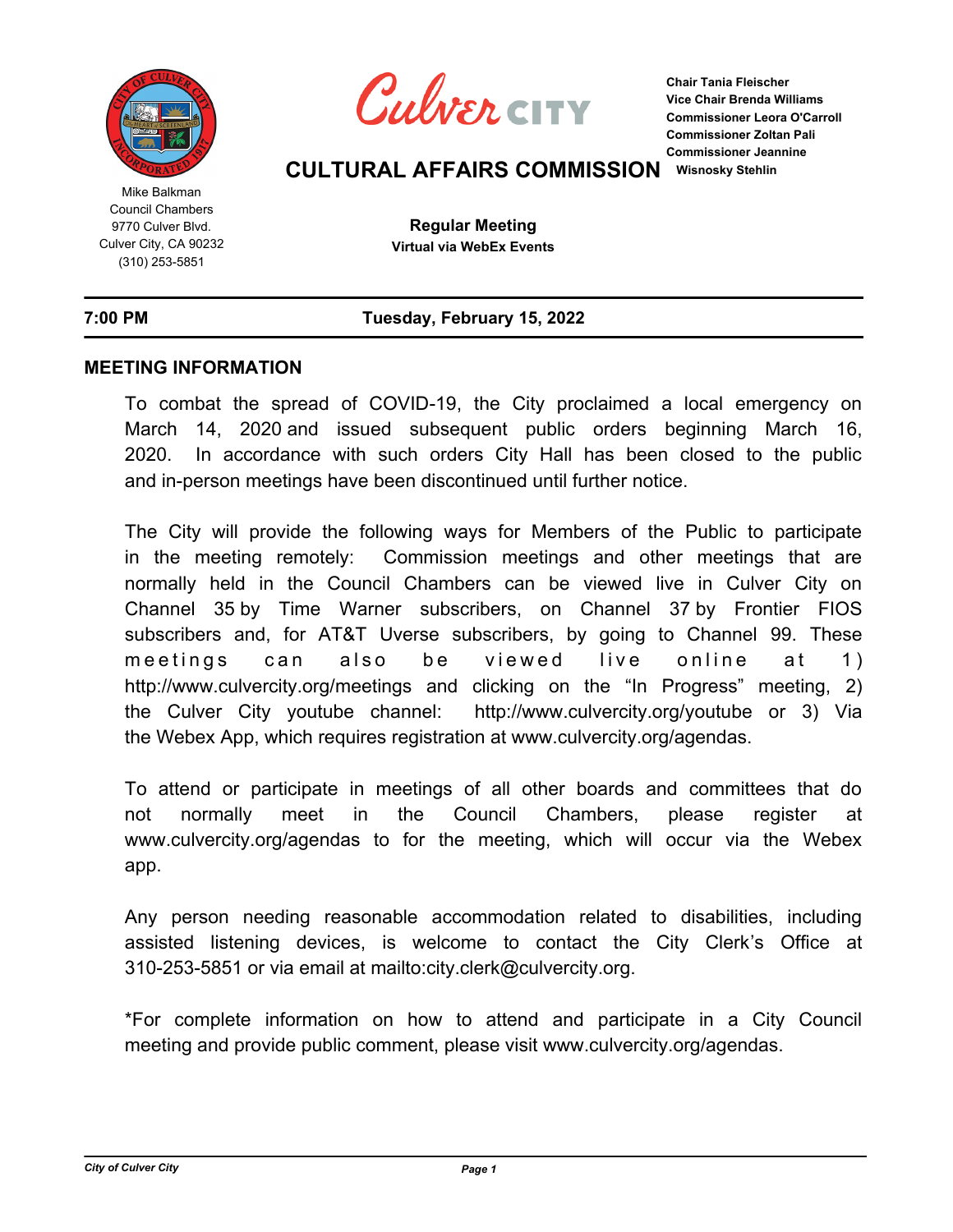#### **PUBLIC COMMENT**

For those who wish to speak and provide oral public comment during a meeting, please register to attend the meeting via Webex at culvercity.org/agendas and indicate the agenda item(s) for which you wish to make a comment. This will serve as a virtual speaker card. Speakers will be called in chronological order, based on when they registered to attend. A tutorial on Webex Registration is available at Culver City's YouTube page (https://youtube.com/watch?v=q3NX-9lhSoU.)

Members of the public may submit written comments in advance on the City's website via eComment. To submit, go to www.culvercity.org/meetings, locate the appropriate meeting and click on the highlighted eComment link. As a new user you may need to register once. There is a new user tutorial at the City of Culver City's YouTube page (https://youtu.be/ckjtduK9B9s). Written comments, received by 3:00 PM on the day of the meeting, will be compiled and provided to Members to ensure sufficient time for review. These comments will become part of the official record through a motion to receive and file correspondence. Please be advised, written comments WILL NOT be read aloud during the meeting.

The meeting body will receive comments from the public on any item of interest to the public (not listed on the agenda) that is within the subject matter jurisdiction of the meeting body. The body cannot legally take action on any item not appearing on the agenda. Such items may be referred for administrative action or scheduled on a future agenda.

Each speaker may address the members of the body for up to three minutes. Public comments on items on the agenda are taken at the time that particular agenda item is considered by the meeting body.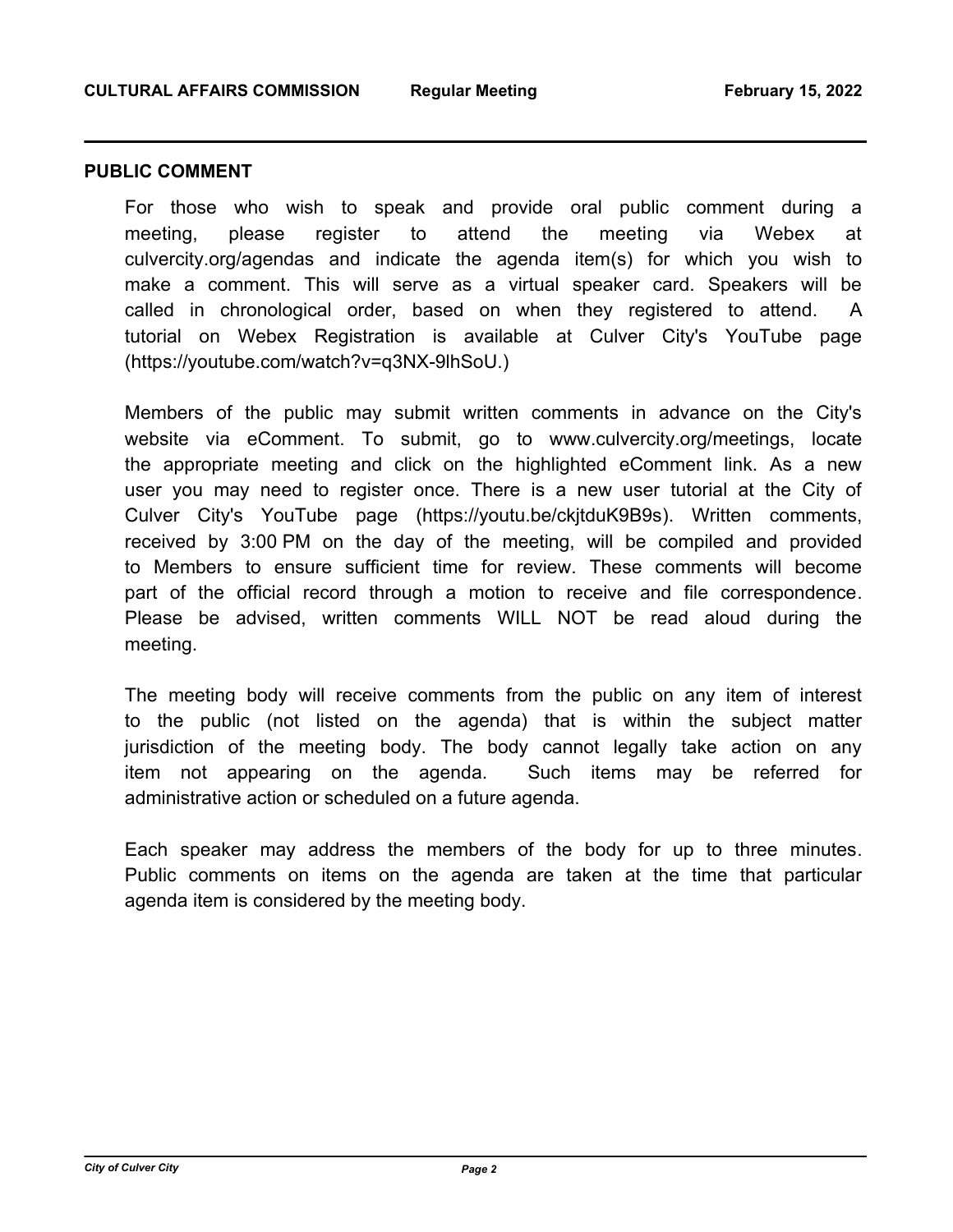## **AUTHORITY OF PRESIDING OFFICER:**

Section 611 of the City Charter provides that during any public meeting, all persons shall have the right to address the members of the City commission, board or committee, subject to reasonable rules of decorum and time limits established by ordinance or the presiding officer. Therefore, the presiding officer may, from time to time, establish different time limits than those listed in this Agenda in order to effectively conduct City business. The presiding officer may also, from time to time, re-order the items on the agenda in order to effectively conduct the meeting.

# **AVAILABILITY OF AGENDA PACKETS AND CONSERVATION OF RESOURCES:**

The Agenda, staff reports and attachments are available online at www.culvercity.org/meetings. Members of the public may inspect (at no cost) and/or obtain copies (upon payment of the City's current copying fee) of any regular session item by contacting the City Clerk's Office at City Hall via phone at (310) 253-5851 or email at city.clerk@culvercity.org.

**NOTE: AT OR ABOUT 11:00 P.M., MEMBERS MAY DETERMINE WHETHER TO CONTINUE WITH DISCUSSION OF REMAINING ITEMS ON THE AGENDA OR TO CARRY SOME/ALL OF THE ITEMS OVER TO A FUTURE MEETING DATE**